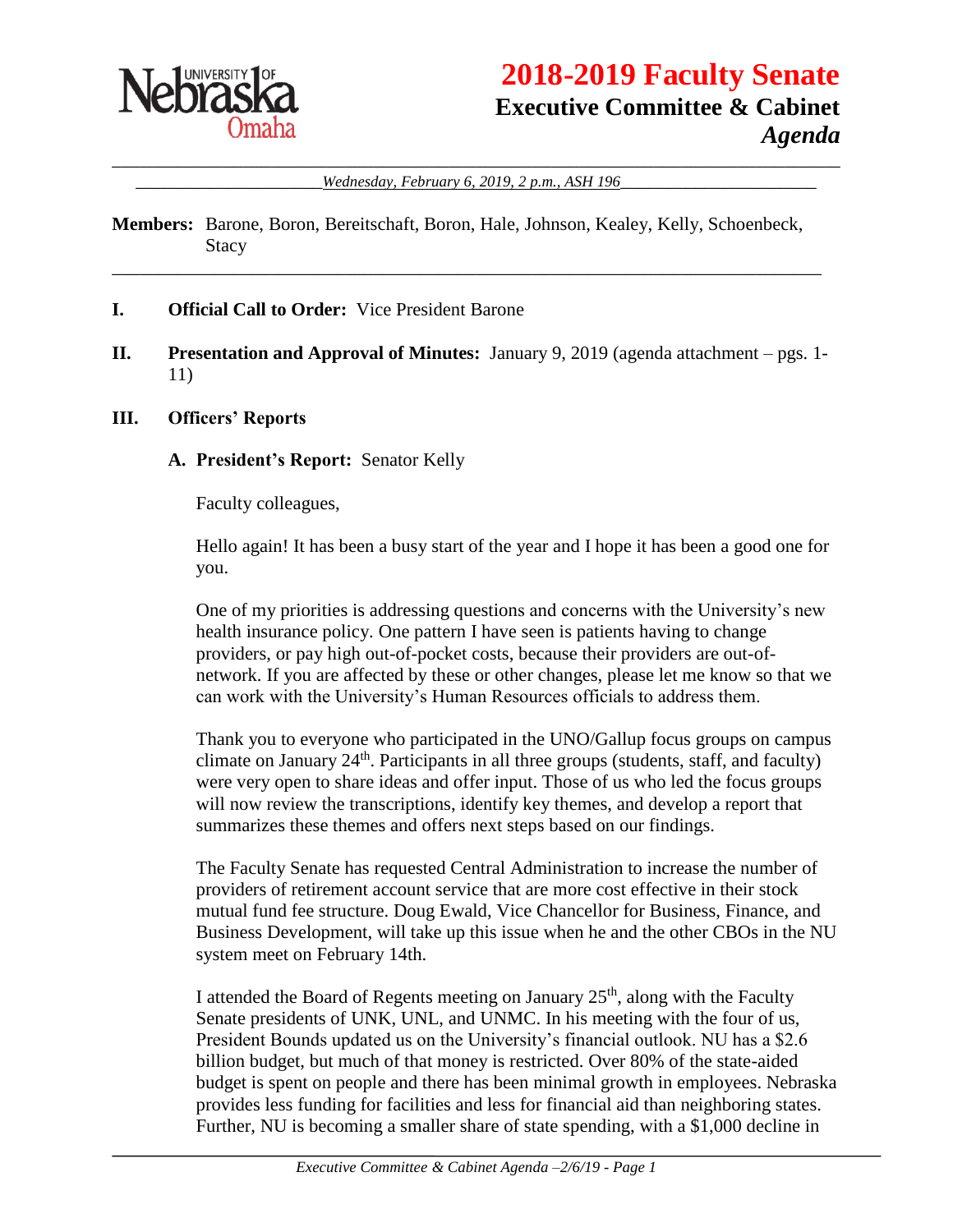state funding per student FTE. Under LB944, each NU campus took a proportional share of budget cuts, with UNO's programmatic cuts totaling \$750,000. According to President Bounds, we have very limited options going forward.

We also met with Heath Mello, the Director of State Relations for the University. Heath anticipates a positive legislative session for the University, based on some of the new legislators and committee chairs, as well as the new legislation that has been introduced. Priority bills for the University concern: 1) the budget; 2) capital construction; 3) independence of the NU police department from the state police; 4) workforce development, specifically scholarship monies; and 5) development of the UNMC Pancreatic Cancer Center. Heath encourages our faculty to give testimony on these and other bills. He asks that when doing so to make a statement that we are not testifying on behalf of the University and to let him know before we testify. Please contact him at [hmello@nebraska.edu](mailto:hmello@nebraska.edu) .

The Board of Regents meeting was also an historic occasion, as for the first time, the Board included two women, Elizabeth O'Connor (District 4) and Barbara Weitz (District 8). Both Regent O'Connor and Regent Weitz are UNO graduates; Regent Weitz is a longtime UNO faculty member in the Grace Abbott School of Social Work and the catalyst behind the Barbara Weitz Community Engagement Center.

The Search Committee for UNO's new Senior Vice Chancellor of Academic Affairs also met on January  $25<sup>th</sup>$ . Over 50 "persons of interest" have been identified by the firm Witt/Kieffer, which indicates a healthy interest in both the position and in UNO. The Committee's goal is to narrow this list to eight candidates by mid-February, with four finalists identified for on-campus interviews in early March.

Finally, I know that many faculty have been negatively impacted by the University's recent weather-related closures, particularly the half-day on Wednesday December  $30<sup>th</sup>$ , which caused many faculty to change their plans, including those with afternoon courses. For those of you with questions about the weather policy, or any other concerns, please email me at [cmkelly@unomaha.edu.](mailto:cmkelly@unomaha.edu)

My continued best wishes to you all. It is an honor to represent you.

#### **B. Secretary/Treasurer Report:** Senator Stacy

- 1. **EC&A:** January 23, 2019
	- **a. Academic Integrity Policy –** The University Catalog has a link for the Academic Integrity Policy**.**
	- **b. Health Insurance Change and Issues –**Chancellor Gold is committed to eliminating disruption of care. It is illegal to employ outside of network medical providers at in-network clinics. Employees should report the use of any out of network providers at in-network clinics to Human Resources.
	- **c. Enrollment –** Chancellor Gold provided good news about enrollment figures. Spring enrollment is down 1.9% compared to the decrease in the fall of 2.1. % compared to Fall of 2017. This reduction in the enrollment from 2.1% to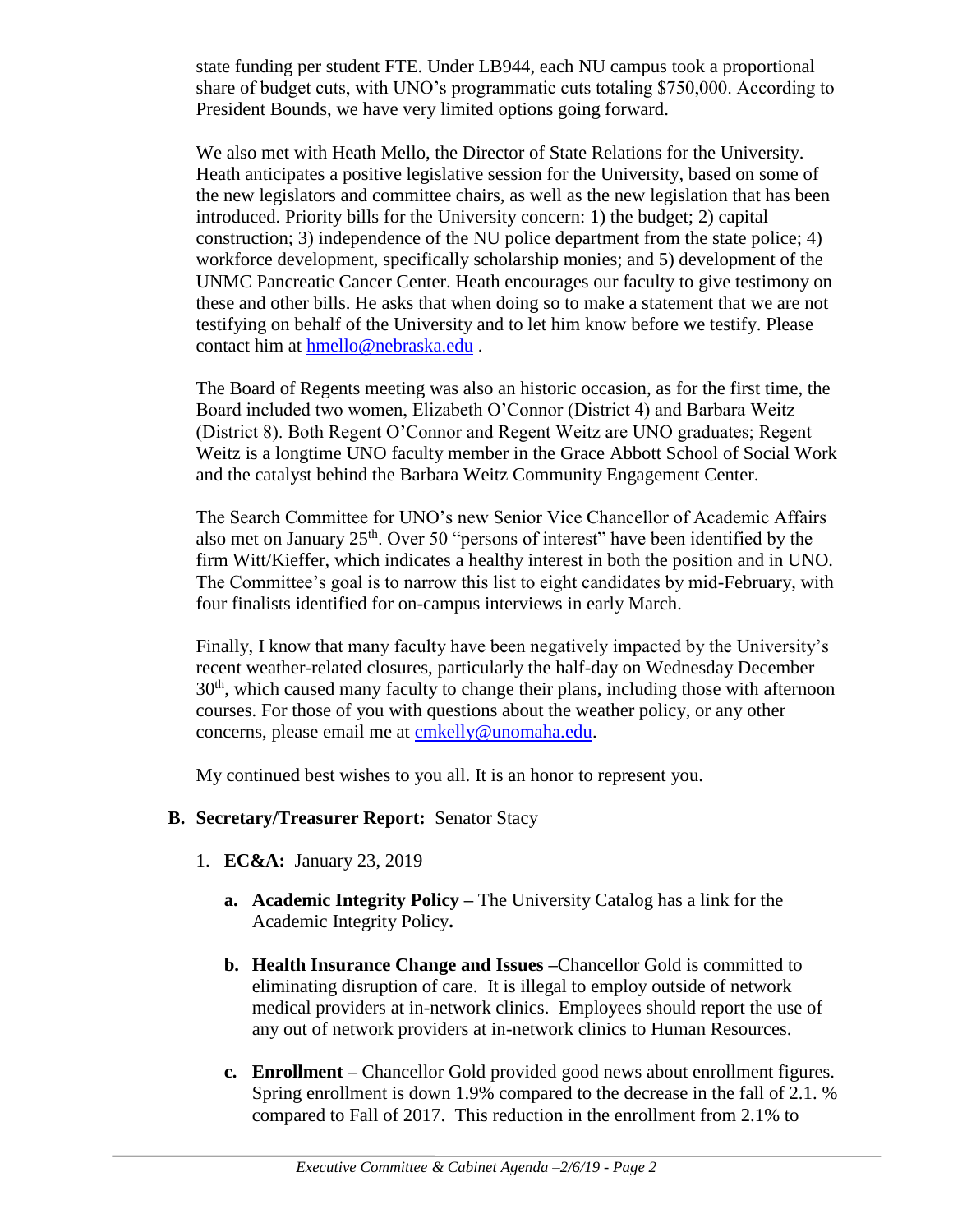1.9% resulted in a saving of \$600,000**.**

- d. **Faculty who Publish their Own Textbooks.** It was reported that some students in the system, in some classes are required to purchase textbooks authored by the professor of the class. There is a Board of Regents policy that outlines the regulation. It is not known how closely we follow the policy. It was suggested that the policy be promulgated by the UNO colleges.
- **e. Medical Humanities Major** The new major has been approved by the Chief Academic Officer, Academic Affairs, and the full Faculty Senate Board. It should fly next fall**.**

| Res.                 | <b>Date</b>                      | <b>Title</b>                                                                                                                                                                                                                      | <b>Admin</b> | Sent for      | Denied/         | <b>Final Action/Resolved</b> |
|----------------------|----------------------------------|-----------------------------------------------------------------------------------------------------------------------------------------------------------------------------------------------------------------------------------|--------------|---------------|-----------------|------------------------------|
| #                    | <b>Senate</b>                    |                                                                                                                                                                                                                                   | Accept       | <b>Senate</b> | Deferred/       |                              |
|                      | <b>Passed</b>                    |                                                                                                                                                                                                                                   |              | <b>Action</b> | In              |                              |
|                      |                                  |                                                                                                                                                                                                                                   |              |               | <b>Progress</b> |                              |
| 4363                 | 1/16/19                          | <b>UCRCA</b>                                                                                                                                                                                                                      |              |               |                 |                              |
|                      |                                  | (University                                                                                                                                                                                                                       |              |               |                 |                              |
|                      |                                  | <b>Committee on</b>                                                                                                                                                                                                               |              |               |                 |                              |
|                      |                                  | Research &                                                                                                                                                                                                                        |              |               |                 |                              |
|                      |                                  | <b>Creative Activity)</b>                                                                                                                                                                                                         |              |               |                 |                              |
| 4362                 | 12/12/18                         | <b>Faculty Senate</b>                                                                                                                                                                                                             |              |               |                 |                              |
|                      |                                  | President-Elect Matt                                                                                                                                                                                                              |              |               |                 |                              |
|                      |                                  | Hale                                                                                                                                                                                                                              |              |               |                 |                              |
| 4361                 | 12/12/18                         | <b>Request Central</b>                                                                                                                                                                                                            |              |               |                 |                              |
|                      |                                  | Administration to                                                                                                                                                                                                                 |              |               |                 |                              |
|                      |                                  | Increase the Number                                                                                                                                                                                                               |              |               |                 |                              |
|                      |                                  | of Providers of                                                                                                                                                                                                                   |              |               |                 |                              |
|                      |                                  | <b>Retirement Account</b>                                                                                                                                                                                                         |              |               |                 |                              |
|                      |                                  | Service that are                                                                                                                                                                                                                  |              |               |                 |                              |
|                      |                                  | More Cost Effective                                                                                                                                                                                                               |              |               |                 |                              |
|                      |                                  | in Their Stock                                                                                                                                                                                                                    |              |               |                 |                              |
|                      |                                  | Mutual Fund Fee                                                                                                                                                                                                                   |              |               |                 |                              |
|                      |                                  | Structure.                                                                                                                                                                                                                        |              |               |                 |                              |
| 4360                 | 12/12/18                         | Approval<br>of<br>the                                                                                                                                                                                                             |              |               |                 |                              |
|                      |                                  | Center<br>for                                                                                                                                                                                                                     |              |               |                 |                              |
|                      |                                  | Professional Sales                                                                                                                                                                                                                |              |               |                 |                              |
| 4359                 | 12/12/18                         | Approval of the                                                                                                                                                                                                                   |              |               |                 |                              |
|                      |                                  | BA/BS degree in                                                                                                                                                                                                                   |              |               |                 |                              |
|                      | 11/14/18                         | <b>Medical Humanities</b>                                                                                                                                                                                                         |              |               |                 |                              |
| 4358                 |                                  | <b>Parking Appeals</b>                                                                                                                                                                                                            |              |               |                 |                              |
|                      |                                  |                                                                                                                                                                                                                                   |              |               |                 |                              |
|                      |                                  |                                                                                                                                                                                                                                   |              |               |                 |                              |
|                      |                                  |                                                                                                                                                                                                                                   |              |               |                 |                              |
|                      |                                  |                                                                                                                                                                                                                                   |              |               |                 |                              |
|                      |                                  |                                                                                                                                                                                                                                   |              |               |                 |                              |
|                      |                                  |                                                                                                                                                                                                                                   |              |               |                 |                              |
|                      |                                  |                                                                                                                                                                                                                                   |              |               |                 |                              |
|                      |                                  |                                                                                                                                                                                                                                   |              |               |                 |                              |
|                      |                                  |                                                                                                                                                                                                                                   |              |               |                 |                              |
|                      |                                  |                                                                                                                                                                                                                                   |              |               |                 |                              |
|                      |                                  |                                                                                                                                                                                                                                   |              |               |                 |                              |
|                      |                                  |                                                                                                                                                                                                                                   |              |               |                 |                              |
|                      |                                  |                                                                                                                                                                                                                                   |              |               |                 |                              |
| 4357<br>4356<br>4355 | 11/14/18<br>11/14/18<br>11/14/18 | Committee<br>Membership<br>Faculty Rep for an<br>RFP for the Student<br><b>Center Business</b><br>Office<br>Replacement on<br>University<br>Committee on<br>Technology<br>Resources &<br>Services<br>Replacement on<br>University |              |               |                 |                              |

#### **2018-2019 Resolution Action Table (Action Pending and Current Resolutions)**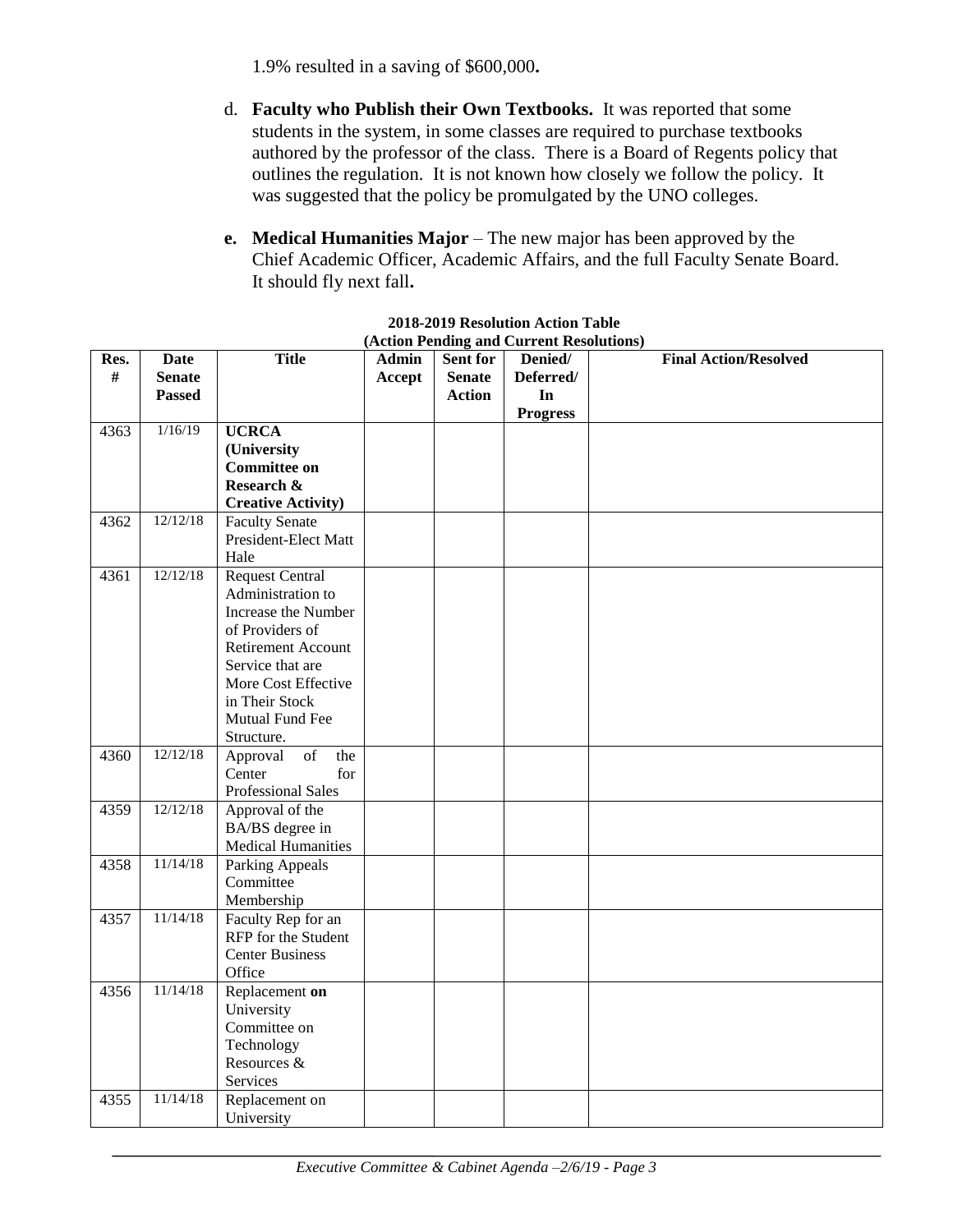|                          |          | Committee for the    |  |  |  |  |
|--------------------------|----------|----------------------|--|--|--|--|
|                          |          | Advancement of       |  |  |  |  |
|                          |          | Teaching (UCAT)      |  |  |  |  |
| 4354                     | 11/14/18 | Support of the       |  |  |  |  |
|                          |          | University of        |  |  |  |  |
|                          |          | Nebraska FY19-21     |  |  |  |  |
|                          |          | Appropriations       |  |  |  |  |
|                          |          | Request              |  |  |  |  |
| 4353                     | 11/14/18 | Resignation and      |  |  |  |  |
|                          |          | Replacement of       |  |  |  |  |
|                          |          | Tammie Kennedy,      |  |  |  |  |
|                          |          | A&S Senator          |  |  |  |  |
| 4352                     | 11/14/18 | Resignation and      |  |  |  |  |
|                          |          | Replacement of       |  |  |  |  |
|                          |          | Tomm Roland,         |  |  |  |  |
|                          |          | <b>CFAM</b> Senator  |  |  |  |  |
| 4351                     | 11/14/18 | Approval of the      |  |  |  |  |
|                          |          | STEM Teaching,       |  |  |  |  |
|                          |          | Research, and        |  |  |  |  |
|                          |          | <b>Inquiry Based</b> |  |  |  |  |
|                          |          | Learning Center      |  |  |  |  |
|                          |          | (STEM TRAIL          |  |  |  |  |
|                          |          | Center)              |  |  |  |  |
| <b>TO BE FOLLOWED UP</b> |          |                      |  |  |  |  |
|                          |          |                      |  |  |  |  |
| <b>CARRIED FORWARD</b>   |          |                      |  |  |  |  |
|                          |          |                      |  |  |  |  |

#### **2. Treasurer's Report:** Senator Stacy (January 2019) (agenda attachment – pg. 12)

#### **IV. Standing Committee Reports**

#### **A. Committee on Academic and Curricular Affairs:** Senator Kealey

The Committee met January 30, 2019. Present: MacArthur, Kelly; Woody, Robert; Randall, Amanda; Schaffer, Connie; Kealey, Burch Excused: Hale, Matt

- Item 1: We had a brief discussion of the role of the committee with respect to the review of programs and other proposals. The committee has roughly determined that it is probably in the best interest of the committee to focus on how these proposals might affect faculty who are not part of the proposal. A key presumption is that these proposals have been scrutinized by many other constituents before they arrive at the committee and thus it is probably not necessary to delve deeply into the proposals.
- Item 2: We have had a charge to review/consider the impact or consequences of a program Millard Public Schools has developed with Metro Community College (MCC). Students who successfully complete the program earn an Associate's Degree from MCC. According to the program website – Students may transfer this degree to the University of Nebraska-Omaha to fulfill many of the general education requirements for a Bachelor of Arts Degree. We discussed the importance of trying to develop a plan to identify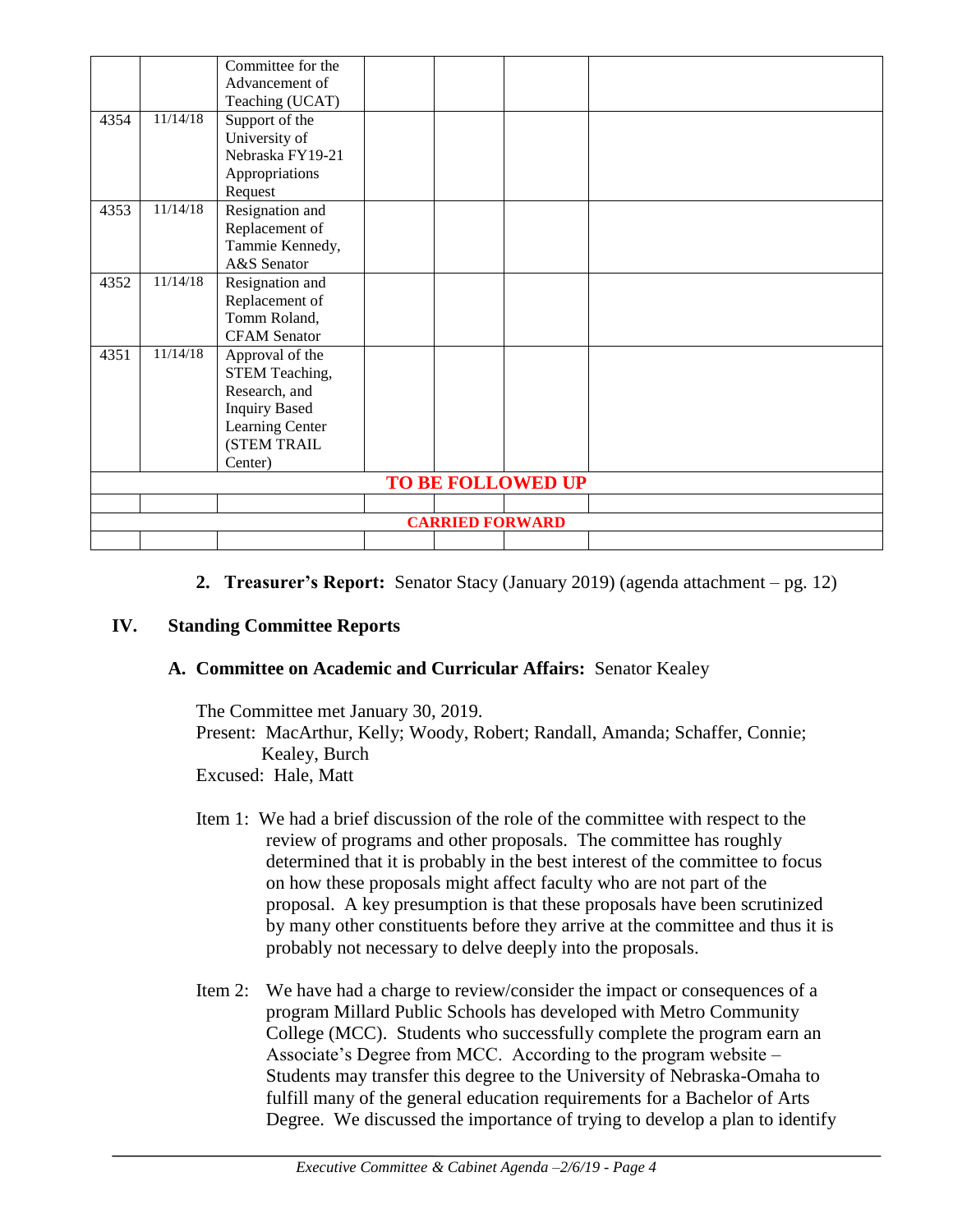and track outcomes related to these students. Since the first cohort will not graduate until May 2019 there is little that can be done yet. However the committee will continue to explore and focus on the development of some process by which the success of these students can be measured. We have identified contact persons in MPS and have found one articulation schedule between MPS courses and the degree at Metro. We have sent an email out seeking some clarification. For example the articulation schedule available on the web suggests that  $11<sup>th</sup>$  grade English maps to 2 courses at Metro. We have sought clarification as to whether or not this is the same  $11<sup>th</sup>$  grade English completed by all juniors in MPS or if it has been somehow enhanced for the purposes of this articulation agreement.

- Item 3: We continue to discuss a plan to gain access to SET data regarding timely feedback. Dr. Robinson of the Office of Institutional Effectiveness has indicated that there are still some minor issues with the display and access of this data. He seemed to indicate that once those issues have been resolved we should be able to have some type of access to this data. For background the NESA survey indicates that many freshmen feel they do not receive adequate and timely feedback. This has been the subject of past communication from the Student Senate and the Committee. This committee asked for a question to be added to the SET instrument to try to get a better sense of how students perceive the feedback process.
- Item 4: We are still conducting research on whether or not there is some evidence that if a faculty member has assigned a grade to a student that grade is later changed without knowledge of the faculty member. This is evidently the heart of the plagiarism issue that was brought to the Senate and assigned to the committee. That is there have been some assertions that a faculty member might have assigned a grade to penalize a student for some infraction of their Academic Integrity policy and the student made an appeal without initiating the appeal through a faculty member. We have reached out to Senior Vice Chancellor Reed to collect information about University policies regarding grade changes.
- Item 5: We are consolidating two issues regarding SET. The first is the linking of specific comments to the scores on the instrument assigned by the author of the comment. The other is the overall administration and value of the SET. For the time being we are tabling the issue of linking comments to scores as we intend to take a broader view of the administration and value of the SET instrument. We had a wide ranging discussion. Some of the issues we discussed included the response rate problems. It is not clear that there has been a real gain by switching the administration of the SET to the online platform. While there are a number of anecdotes about how to increase the response rates the overall response rates seem to be going down. We have heard that faculty are to blame for the depressed response rates (one story is that lower response rates are associated with lower student satisfaction). These 'stories' do not seem well founded and individual faculty member have shared anecdotes describing their efforts to improve response rate with no real success. Another dimension of this problem is that there is a general dissatisfaction that these instruments are even used as a component of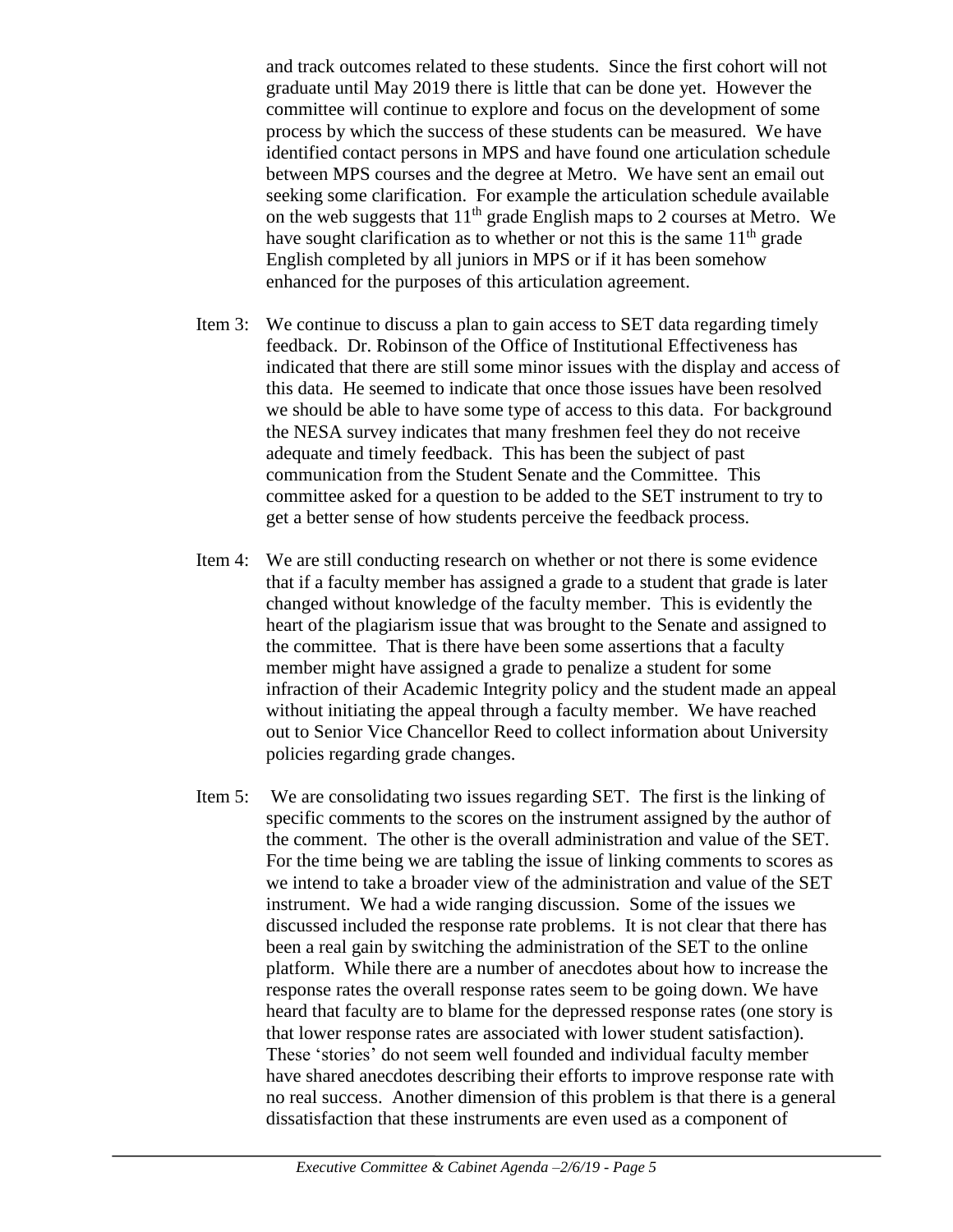annual reviews or the RPT process. The committee has determined to continue investigating the process, the instrument and alternatives that have been implemented at other universities.

Item 6: This issue is still hanging for the time being. We had some discussion of the need for a policy to clearly establish the rights of students to seek accommodation around class activities (assignments, attendance and examinations) that are scheduled and conflict with important religious observations. There is still some uncertainty with regards to the need for this but the committee agreed that Burch Kealey will continue to review policies used by other universities and take up the discussion again at our January meeting.

### **PENDING:**

**1. Early College High School:** *(EC&C sent to A&CA 2/7/18)*

FYI: E-mail received 2/5/18 from Senator Adams:

*At Friday's English Department meeting, as we discussed Dual Enrollment and other issues, a new program in the Millard School District dominated much of our discussion and members of the department asked me to take this issue to Faculty Senate. In short, our department has concerns about the various impacts of a program called Early College High School* 

*<http://mshs.mpsomaha.org/academics/early-college-high-school> The program says high school students can earn an Associate degree from Metro and that those credits will fulfill the general education requirements at UNO. Members of my department are concerned about how this might threaten enrollments at UNO and about the quality of such a program (it seems, for example, that a 10th grade English course could satisfy the English 1150 writing requirement at UNO). I would like to put this on the EC&C agenda as a point of discussion to determine if faculty in colleges beyond Arts and Sciences are also concerned about such a program.*

*(12/12/18: at the full Senate meeting Past-President Laura Grams will research to see the status of this item.)*

# **2. Plagiarism**

Senator Qureshi asked if anyone knew of any institutional support in keeping track of student plagiarism cases. Phil Covington, AVC for Student Success, was mentioned. Plagiarism was also noted in the recent Academic Integrity Policy. *(9/12/18: This was assigned to the Academic & Curricular Affairs Committee.)* 

#### **3. Student Evaluation Responses**

Since student evaluation of instruction moved from paper forms done in class to on-line, the response rate has been so low the data may not be a valid indication of what the form purports to determine. In some cases the response rate itself has been improperly used in faculty evaluation; especially small sections may use no evaluation. The form itself may be part of the problem, relating to those who submit it as customers rather than learners.

Senator Huq would like to see Evaluation response increased. Hank Robinson will speak to the Professional Development Committee and there will be more to report then. Some questions are: What are the evaluations being used for? Is it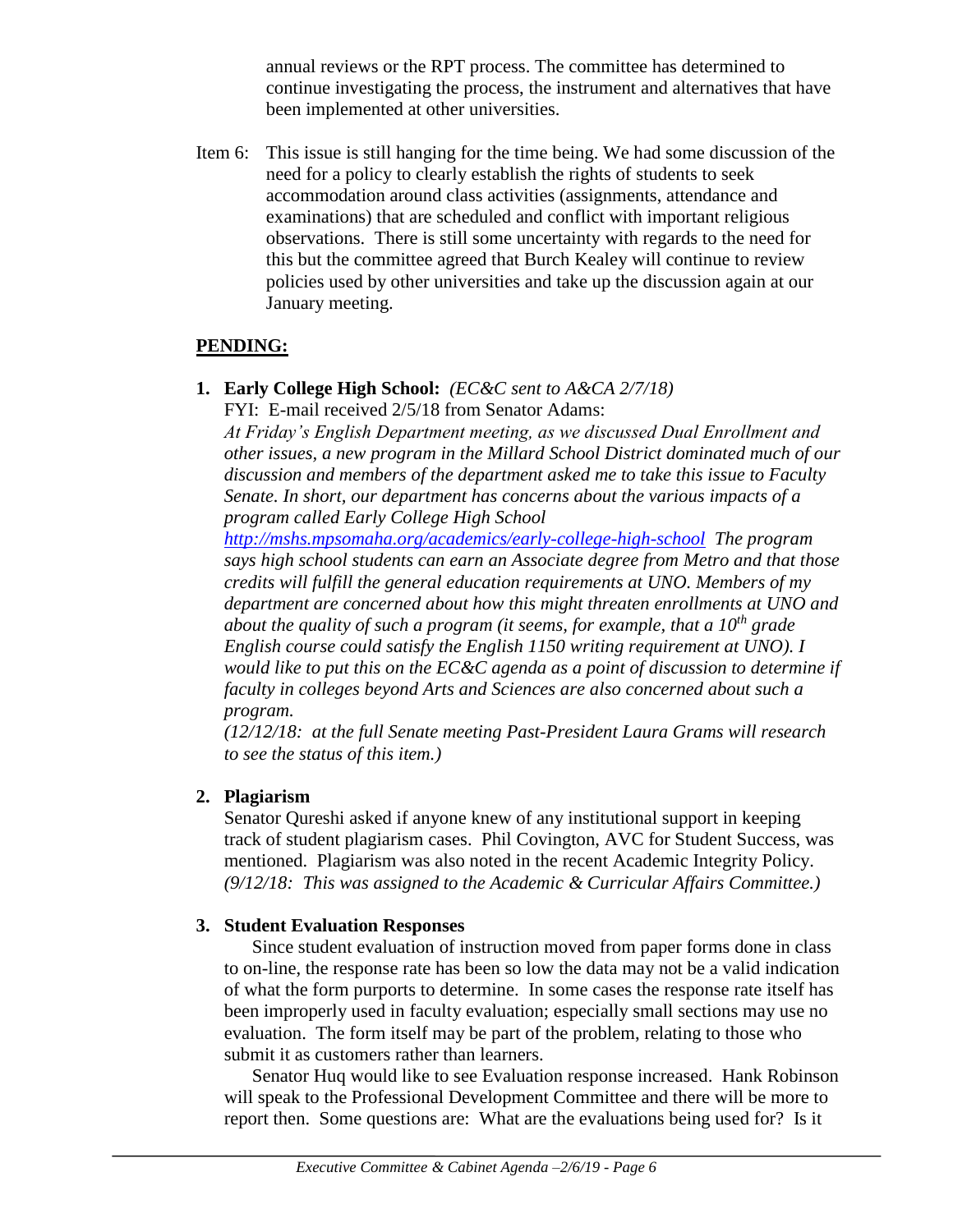cost effective? What information do students have about the evaluations? *(On 10/10/18: The task of consideration of the current student evaluation was accepted by the A&CA Committee.)*

#### **4. Proposals that come before us seeking an endorsement:**

12/12/18: The committee had some discussion about our specific role with respect to the proposals that come before us seeking an endorsement from our committee and the Faculty Senate. Clearly these proposals already have the support of the faculty behind the proposals and the campus leaders in their chainof-command. By the time they have reached the committee they have been scrutinized by multiple levels of approval. Some wondered the consequence of voting against or delaying the approval until issues raised by the committee have been addressed. Some members of the committee observed that we need to presume that our colleagues and their leadership have made the best set of choices with respect to the proposals and thus our advisory role is to provide constructive feedback and/or highlight issues we believe may be raised by other stakeholders and suggest these be considered before the proposal moves through the approval process.. At least one member of the committee wondered if that were the case is there any substantive value to this process. This is important because our purpose determines our effort. If we are to scrutinize these with a neutral position and make an independent/ separate determination of their worth we would invest significantly more time than if our role is advisory only.

**5. A policy to clearly establish the rights of students to seek accommodation around class activities (assignments, attendance and examinations) that are scheduled and conflict with important religious observations:** We had some discussion of the need for a policy to clearly establish the rights of students to seek accommodation around class activities (assignments, attendance and examinations) that are scheduled and conflict with important religious observations. There is still some uncertainty with regards to the need for this but the committee agreed that Burch Kealey will continue to review policies used by other universities and take up the discussion again at our January meeting.

# **B. Committee on Educational Resources & Services:** Senator Schoenbeck

Present: Schoenbeck, Zhong Excused: Adidam, Davidson, Lee, Surface

No report, as there were only two members present so there was no quorum.

We did briefly discuss concerns associated with the assumption of mail services by UNMC, including concerns about the security of the pickup sites, some of which comprise open baskets in non-secured high-traffic areas. There was some discussion (via e-mail, prior to the meeting) about establishing the scope of what the ER&S committee should and should not be concerned with regarding mail services.

Also proposed via e-mail was that we should invite Jaci Lindburg to an upcoming ER&S meeting to explain the details of the "College Consortium."

I contacted accounting about the amount available in the Paul Beck Scholarship fund.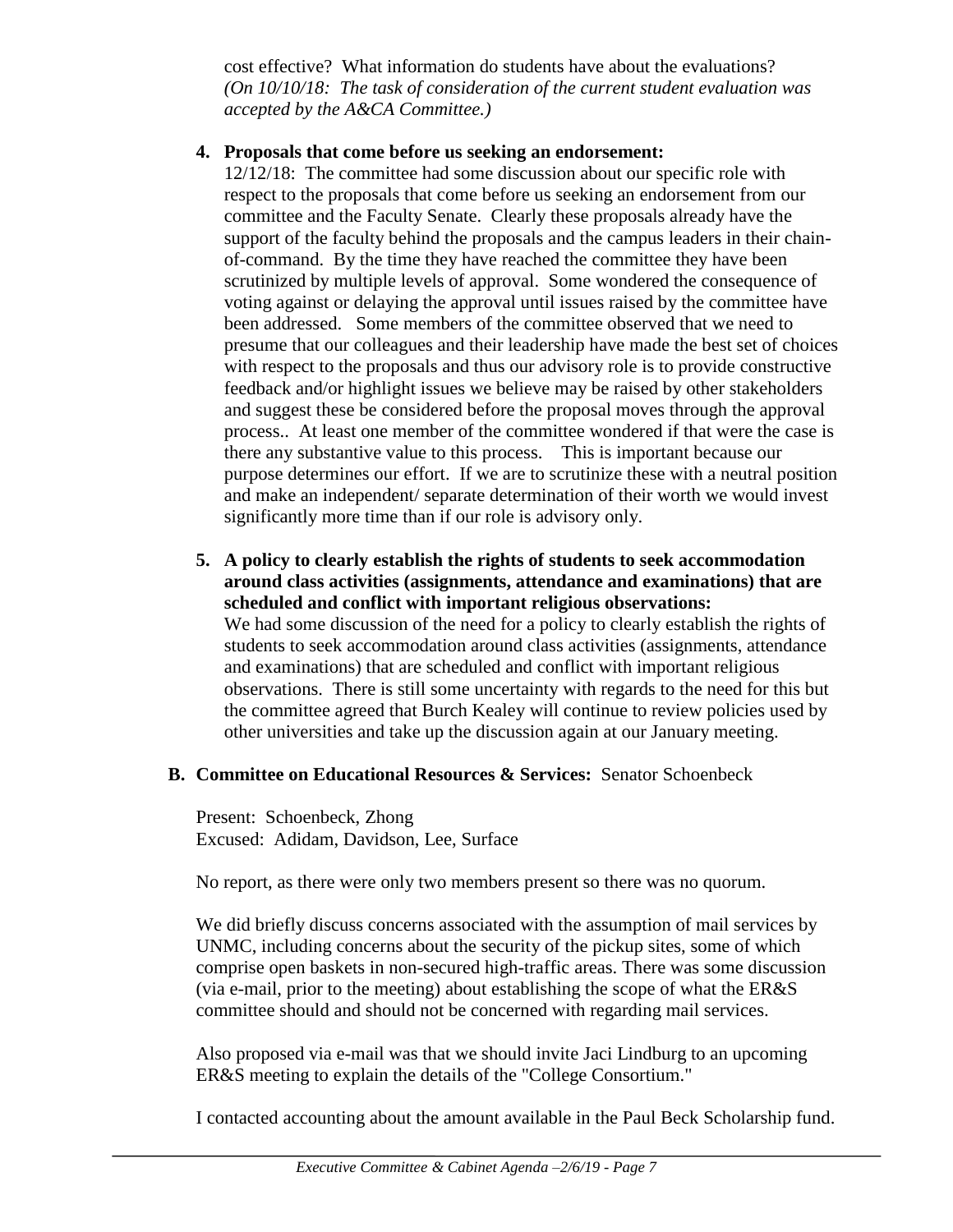They were not able to tell me before the meeting, and have not yet gotten back to me about it. There are two applications in the Faculty Senate office.

### **PENDING:**

- **1. Payroll Deduction for Paul Beck Scholarship**  $(2/7/18)$   $(3/7/18)$ : a response from Debra Wilcox (UNO Controllers Office) regarding the possibility that faculty could submit a payroll deduction that would serve as a monthly gift to the Beck scholarship fund. Senator Marlina Davidson has agreed to follow-up.
- **2. Mail Services Now Under UNMC:** Senator Kelly reported that the UNO and UNMC mailrooms have been combined at the UNMC mailroom. Mail delivery is now only once a day. The UNO mailroom window is only open from 11 a.m. to 3 p.m.

*(12/12/18: This item was sent to the ER&S Committee.)*

### **3. Research College Consortium:**

**From:** Jaci Lindburg [<JLindburg@nebraska.edu>](mailto:JLindburg@nebraska.edu) **Sent:** Tuesday, December 18, 2018 2:09 PM **To:** Christopher Kelly [<cmkelly@unomaha.edu>](mailto:cmkelly@unomaha.edu) **Subject:** College Consortium Hi Chris,

Hope you're doing great. I chatted with BJ this afternoon and he mentioned that Faculty Senate would like to hear more about the online course seat possibilities we are exploring in CFAM with an organization called College Consortium. Please know I am available to come to Senate – with some of the CFAM faculty leadership team who are invested in the project – at a time and in a way that makes sense to you and the group.

*Jaci Lindburg, PhD Director of Digital Learning University of Nebraska at Omaha 6001 Dodge, Eppley 110P [jlindburg@nebraska.edu](mailto:jlindburg@nebraska.edu) 402.554.2020 (1/9/19: EC&C sent to ER&S. Should UNO be involved with this? Ethics?)*

#### **C. Committee on Faculty Personnel & Welfare:** Senator Huq

The meeting was very short because we did not make quorum. Members present discussed sending a survey to UNO faculty to determine the important issues facing faculty welfare at UNO. The following simple open-ended questionnaire was composed to solicit ideas from UNO faculty. Committee members voted through email to support this survey. The future course of action of our committee will be based on the outcome of this survey.

# **Questionnaire**

*Dear UNO Faculty Member: January 30, 2019*

 *We, in our Faculty Personnel and Welfare committee (FP & W) of the Faculty Senate, are in the process of identifying issues that pertain to faculty welfare at*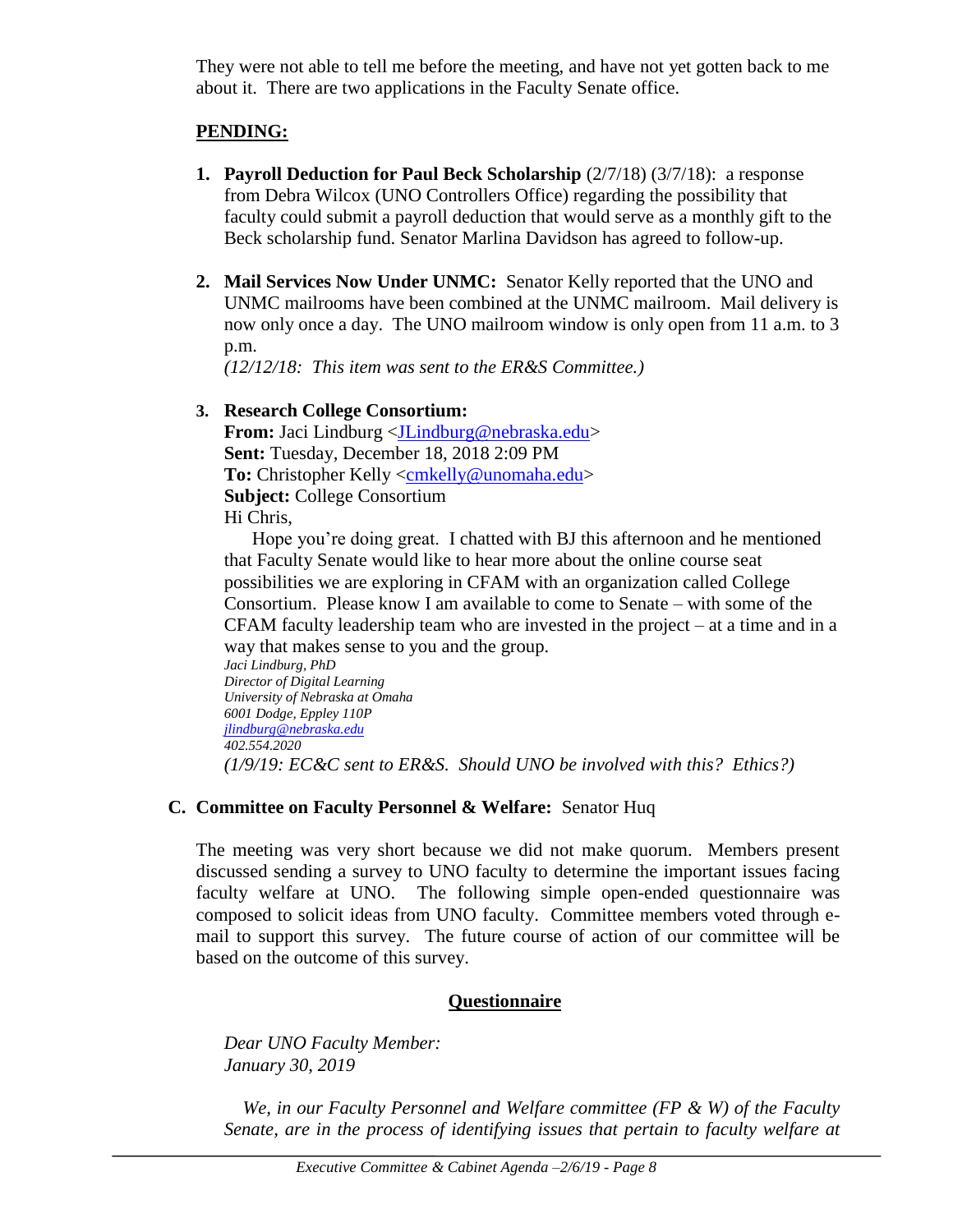*the UNO campus. In the recent past we have addressed the following issues: Passed a resolution to increase the number of providers of retirement account service that are more cost effective in their stock mutual fund fee structure; Faculty wellness-based incentive program that would partially reimburse the cost of a wellness/H & K membership based on usage and participation in specific wellness program elements; Faculty/staff safety processes; Server for Faculty personal Web pages, and accessibility to classroom IT equipment. If you have an idea on faculty welfare other than the ones mentioned above, we would like to hear from you.*

*Question: What would be a good project that pertains to faculty welfare at UNO?*

*Please give your reasons as to why this must be looked into:*

There is no change in the pending issues, the committee intends to follow-up soon.

----------------------

### **PENDING:**

**1. Wellness Fees.** *10/2017:*On Mon Sept 18, there was an initial faculty/staff wellness-based incentive program meeting in EAB 202 organized by Dan Shipp. Attending: Dan Shipp, Cathy Pettid, Joe Kaminski, Jeanne Surface, Griff Elder, Cecil Hicks, Carol Kirchner, and Esther Scarpello**.**

The group met to discuss how UNO could develop and pilot a wellness-based incentive program for faculty/staff. The wellness program needs still to be worked out—both programmatically and financially. But roughly, the idea is that, UNO would offer a pilot program that would partially reimburse the cost of a Wellness/H&K membership based upon member usage and participation in specific wellness program elements. Tentatively, the financial incentive might be as much as a \$100 reimbursement of the \$150 per semester Wellness/H&K membership fee. Details have to still be worked out. The working goal is to offer this pilot program starting in January (but if not January, then the following August-2018).

The working group plans to meet every two weeks. The first meeting will discuss the requirements for reimbursement.

I have been asked to put together a Faculty Senate Focus Group that this working group can consult.

*(On 9/5/18 the EC&C noted that the AAUP has to head this possible program/benefit.)*

**2. Faculty/Staff Safety Processes.** *10/2017 cont.:* Dr. Gina Toman has been named Faculty Human Resources Officer and Assistant to the Senior Vice Chancellor. She begins her new role on October 11**.**

We are interested in the administration developing a website similar to the Student Safety Website.

Note: We felt that the following site makes a good model: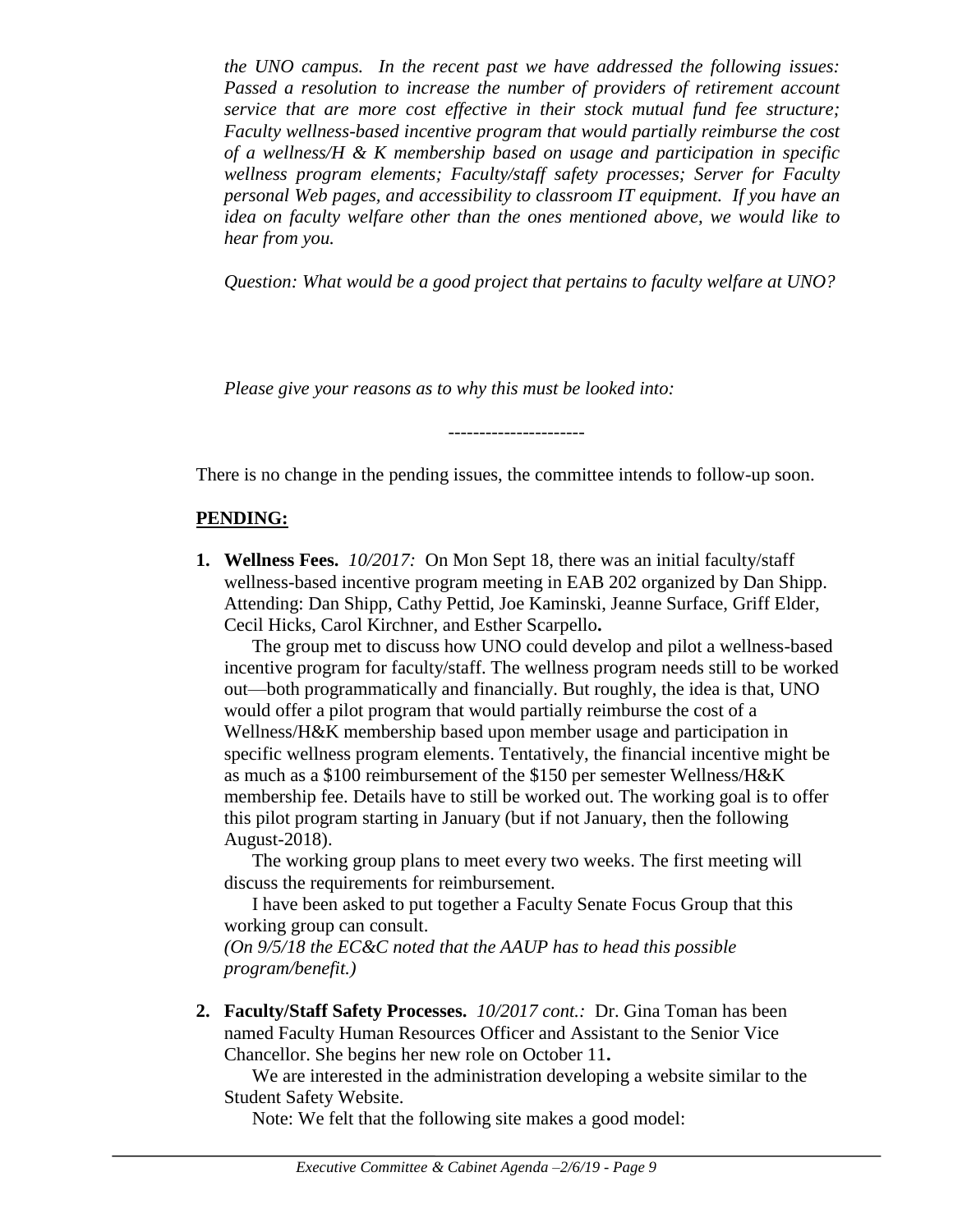http://academicpersonnel.unc.edu/faculty-policies-procedures-guidelines/

We expect Gina Toman will be help us address the request that there be a flow-chart that will help faculty understand and negotiate the many resources that are available: Ombudsperson, EAP person, counseling, BRT, etc. What information is confidential, etc. This "flowchart" may manifest itself in the form of the website mentioned above.

*(3/4/18 Info: Academic Affairs is doing a big website development.)*

## **3. Server for Personal Web Pages**

Senator Elder reported that last year all faculty across campus lost the server, along with the opportunity to have their own personal web sites, like Math. The Web site may have not been pretty, but it was spot on for other mathematicians to check. Senator Zhong said it now looks odd. Senator Kennedy said we all need support to get the server back for supporting personal web sites. Anything without branding is gone.

*(On 12/13/17 this issue was given to the FP&W Committee.) (3/4/18: EC&C suggested putting this item on the EC&A agenda. UNL has cloud hosting services.)*

*(8/18 Past-President Grams will e-mail about this.) (At the 9/5/18 EC&C meeting it was decided to put this on the 9/19/18 EC&A agenda, as UNL already has this capability, and there were questions as to why UNO can't do the same for its faculty.)*

### **4. Accessibility to Classroom IT Equipment**

*(3/7/18):* EC&C sent this item was to the ER&S Committee**.**  *(8/15/18: ER&S moved to have this item sent to FP&W as this seems to be ergonomics.)* 

*(11/7/18: EC&C more fully defined this item to how to direct our future efforts in trying to understand the design process for all Colleges and how faculty can be involved in this process. Are ADA directives followed, etc.?)* 

### **5. The fee structure of TIIA-CREF and Fidelity Investment, the vendors that manage our retirement funds.**

Senator Huq had a discussion with Brian Schlichting, Assistant Director NU Benefits and expressed his concern about the high service fees charged by these vendors. To give you an example, if you have invested a million Dollar in either TIAA/CREF or Fidelity you may be paying them between \$ 7500 to \$ 10,000 per year as service fees for parking your 401K money in their managed stock mutual funds, money market and bond accounts have lower fees. We would like to pursue this as a new business for the committee, and eventually bring a resolution to the senate floor. The committee feels that as part of shared governance, faculty should have some say in this matter. Our focus would be to convince central administration that the list of vendors should be expanded to include purveyors of this service that are more cost effective. Mr. Schlichting mentioned that after the administration is done with our health insurance project, administration intends to look into this matter. However, according to Brian Schlichting there is no guarantee that there will be any substantial change. It is very important that we take this seriously for faculty welfare, over the years many faculty members in the CBA finance department have expressed concern about this.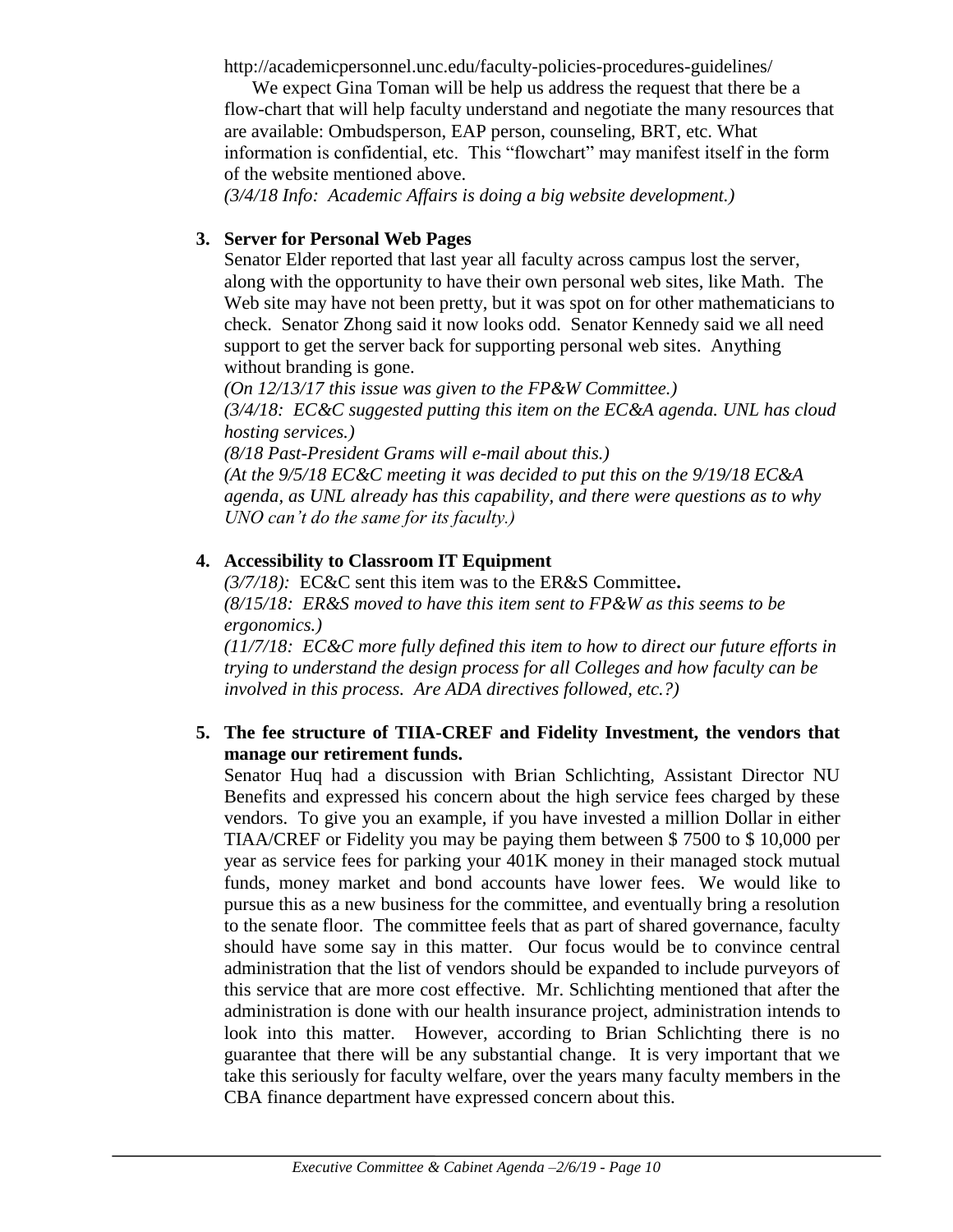*(On 11/7/18 the EC&C agreed that the importance of looking into the fee structure of TIIA-CREF and Fidelity Investment, the vendors that manage our retirement funds should be put on the FP&W Pending list.)*

#### **D. Committee on Goals and Directions:** Senator Bereitschaft

The committee met January 30, 2019 Present: Senators Bereitschaft, Arbelaez, Tisko Absent/Excused: Senators Logsdon, Stacy, Sharif-Kashani

Dr. Jane Meza, AVC of Global Engagement, met with the committee to discuss new joint UNO-UNMC position. Some noteworthy takeaways from our conversation:

- Dr. Meza's office (Global Engagement) now oversees UNO's International Programs, formerly "International Studies & Programs." International Studies, the academic program, has thus split-off and is currently housed in Arts & Sciences under the direction of Dr. Patrick McNamara (Political Science). International Programs coordinates international students and activities.
- Dr. Meza has been focused on expanding potential synergistic UNO-UNMC relationships in regard to international activities and programs. I.E., there are several countries/regions in which both UNO and UNMC have on-going activities and relationships that might benefit from heightened interaction (ex: China).
- President Bounds has not established specific regions as priorities for outreach, as was done in the past, which Dr. Meza believe provides greater flexibility.
- The number of international students is down slightly at UNO and NU systemwide. Dr. Meza suggested that this might be due to a combination of political climate, concerns over safety, and economic issues in home countries (such as lower gas prices affecting Middle East). UNO currently also has only one intl. recruiter but is in the process of hiring another (UNK has two, UNL several).
- Opportunities for partnerships south of border in Mexico and Latin America (including public health issues) not being fully explored but Dr. Meza will be looking into it.
- Some remote classroom partnerships have been facilitated by Zoom, allowing cross-cultural interactions without frequent travel, however partnerships with other countries often starts with interested faculty member making in-person visits and connections.
- The committee brought up some concerns with international students including English language deficiencies and academic integrity violations. Dr. Meza will be looking into both issues and how best to address them. She wasn't sure if international students receive academic integrity training, but noted that they often feel overwhelmed after arriving in US and may not be able to absorb everything covered in their initial day-long briefing.
- Faculty are encouraged to apply for "Globalizing the Curriculum" grants (\$5,000) to either revise or create a new course focusing on international issues (e.g., global health). Rolling due date, usually announced in the fall (MavDaily).
- There will be a speaker in April on inter-cultural competency.
- Questions can be sent directly to Dr. Meza (jmeza@unomaha.edu)

# **PENDING:**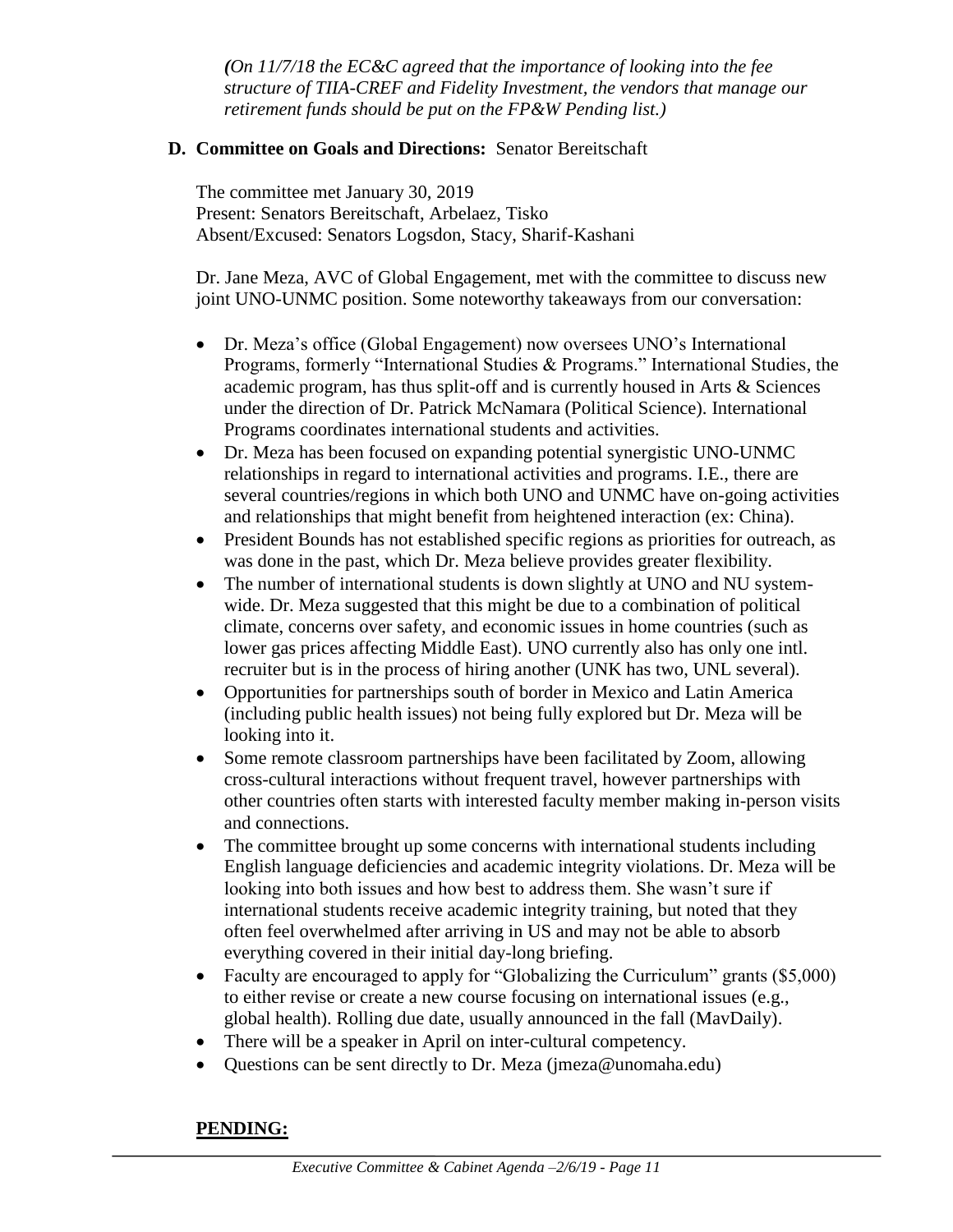**1. Facilities Planning and Faculty Representation** (Specifically, which Facilities Planning Committee would be the best on which to have faculty representation before plans are made, not just reported?) *(Sent to G&D 2/10/16) (3/4/18 Info: Senator Bereitschaft is checking on this.) (There was a Facilities Planning meeting at 7 a.m. November 18, 2018. All senators were invited.*

#### **2. Solar Panels at UNO**

Bringing solar energy infrastructure (particularly solar panels and EV charging stations) to the UNO campus and potential funding sources and partnerships. *(10/3/18: EC&C was told Senator Richard Stacy would take the point on this.)*

#### **E. Professional Development:** Senator Boron

The Committee met January 30, 2019 .In attendance: Senators Boron, Cast-Brede, Cooper, DeSanti, Podariu, Winter

- 1. Retirement Preparation We met with a faculty member currently on phased retirement and got input from a faculty member who has recently completed phased retirement. We are working to draft our lists and hope to have them for review at the next meeting.
- 2. Faculty Webpages An email went out to all deans on Friday, February 1, 2019 regarding this issue. Please see attached PDF. (agenda attachment – pgs. 13-14)
- 3. Student Evaluation Response Rate We have been referred to another office to get more information on whether response rates are being used as an indicator of student engagement by faculty members.

# **PENDING:**

#### **1. Faculty Professional Development Leave policies/procedures:**

*(1/10/18: The PD committee is waiting for deans to complete a survey to actually gauge faculty's understanding of FPD leave policies and procedures.) (At the 4/18/18 EC&A meeting this was discussed with Chancellor Gold and SVC B.J.Reed.)*

**2. Creation of an Easily Found List of What Retiring Faculty Need to Know for Retirement**

*(4/11/18: Sent to PD Committee.) (11/14/18: Planned action steps: HR will look at the creation of a list for those planning retirement.)*

#### **3. Distribution of Student Evaluations**

Senator Adidam noted that student evaluations and grades are now available to all chairs. Availability of student evaluations to only that faculty member's department chair, "Least Privilege," would be a better policy.

*(9/12/18: This was assigned to the Professional Development Committee to see a change made.)*

*(10/3/18: Is there a mechanism to see the numbers when a student made comments on his/her evaluation?)*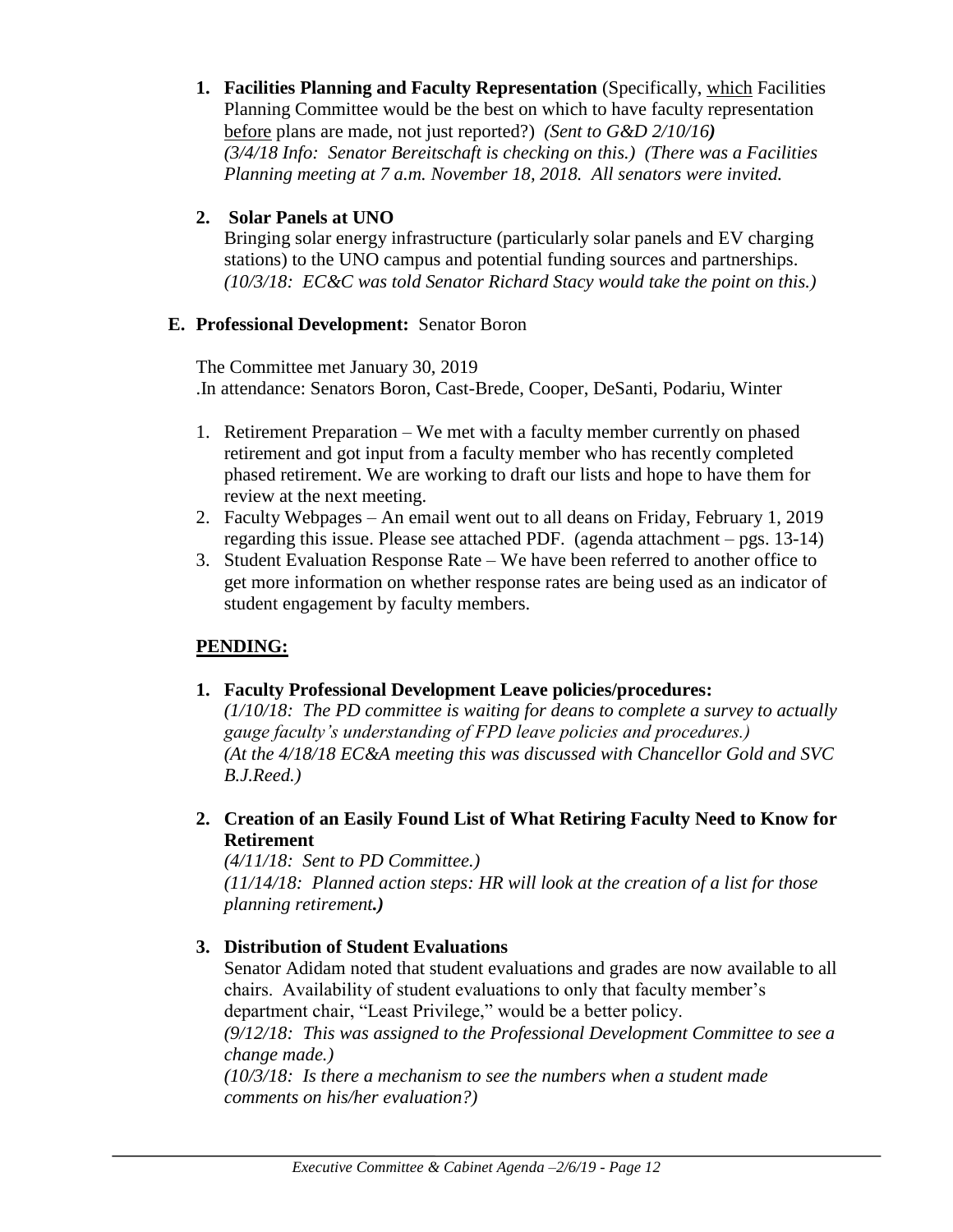#### **4. Student Evaluations Response Rate**

The response rate of Student Evaluations has dropped dramatically since hard copy evaluations were done away with. Hard copy response rates were 80-90%, now the response is down to 10-15%. Is there a solution to this? Are there ways to increase the response?

*(10/3/18: The EC&C sent this item to the Professional Development Committee.) (11/7/18: The EC&C sent this to Senator Kealey and the Academic & Curricular Affairs Committee.)*

#### **5. Faculty Personal Web Pages on the UNO Website**

It was suggested that this should be mentioned at the 10/17/18 EC&A meeting.

The current status quo, of providing links on a digital measures generated page, does not meet the needs of faculty research, teaching, and outreach efforts. Faculty, labs, and departments often need the ability to host information regarding their current research projects and papers, resources for classes, event calendars, and open student worker positions. Faculty websites are also often used as a point of sharing with external colleagues and for promoting and distributing research project outcomes (especially those tied to grants or papers). Often, faculty also host curricular resources related to their classes on sites of this kind as well. Having UNO domains (e.g. faculty.unomaha.edu) and custom facultycreated web pages is also pivotal for faculty to brand themselves on a national stage in their respective fields.

The one-size-fits all digital measures page does not meet these needs and forces faculty to move their resources off-site and off-brand. For these reasons, Senator Hale will move that the faculty senate investigates and pushes for the issue of university-provided on-domain website addresses and web service hosting resources to be provided for interested faculty, labs, and departments.

*(On 10/10/18 the Faculty Senate decided that this item should be looked at by the Committee on Professional Development*.)

*(On 11/14/18 Senator Hale further explained that faculty need space to host individualized resources, with the ability to manage space ourselves, and with an UNO address. Senator Kealey noted that there was also a need for disc storage behind it.*

*Also, it was learned that faculty webpages with UNO branding are supposed to be possible; however, each college is supposed to have policies/procedures for these requests, including approval. Once approved the college communicator will work with ITS and UComm to create the page/URL. From there, the faculty member would be responsible for adding content to and organizing the page. Each senator from our committee has been asked to contact their college tech team to learn about policies/procedures that may be in place. To date, from three colleges, no policies or procedures have been uncovered.* 

*Planned action steps: Continued communication with administration.) (12/12/18: Should this be also be sent to the Technology Resources, Services & Planning Committee? Also needed is how to link outside the page and who does server support.)*

**F. Committee on Rules:** Senator Johnson

#### **PENDING:**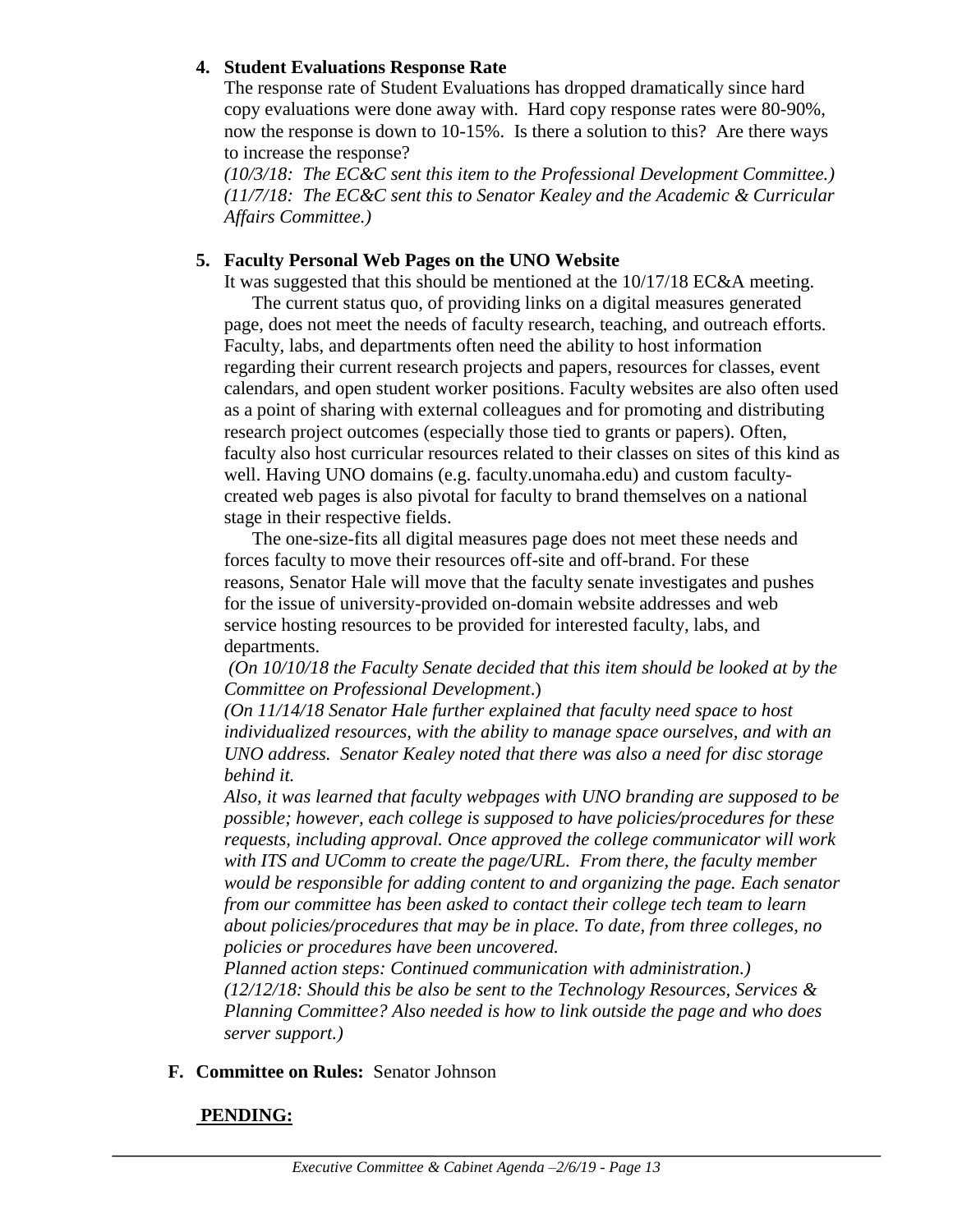**V. Other Faculty Senate Committees**

**A. Faculty Senate Budget Advisory Committee Report**: Prof. Ebdon, Eesley, Hall

**VI. Ad hoc Committees**

**A. UNO-UNMC Faculty to Faculty:** Senator Barone

- **VII. Non-Senate Committee Reports**
- **VIII. Unfinished Business**
	- **A. Revision of UNO Faculty Senate Constitution & Bylaws Committee:** Senator Kelly

#### **RESOLUTION: To Revise UNO Faculty Senate Constitution & Bylaws**

**BE IT RESOLVED** that the UNO Faculty Senate revise its Constitution and Bylaws.

**ALSO, BE IT RESOLVED,** that the following be named members of the Committee:

Robert Nash, Chair Chris Kelly Laura Grams Timi Barone Richard Stacy Matt Hale Sue Bishop Jim Carroll, Ex Officio.

**~~~~~~~~~~~~~~~~~~~~~~~~~~~~~~~~~~~~~~~~~~~**

#### **IX. For the Good of the Order**

#### **X. New Business**

#### **A. RESOLUTION for Newly Elected Senators (term: 2019-2022)**

**BE IT RESOLVED** the following have been elected to the UNO Faculty Senate by their colleges (term: 2019-2022)

| College of Arts $\&$ Sciences (3)                  | Janice Rech<br>Harmon Maher<br><b>Charles King</b> |
|----------------------------------------------------|----------------------------------------------------|
| College of Business Administration (2)             | David Volkman<br>Liz Wessling                      |
| $C_0$ llege of Communication Fine Arts & Media (2) |                                                    |

College of Communication, Fine Arts & Media (2) TBD